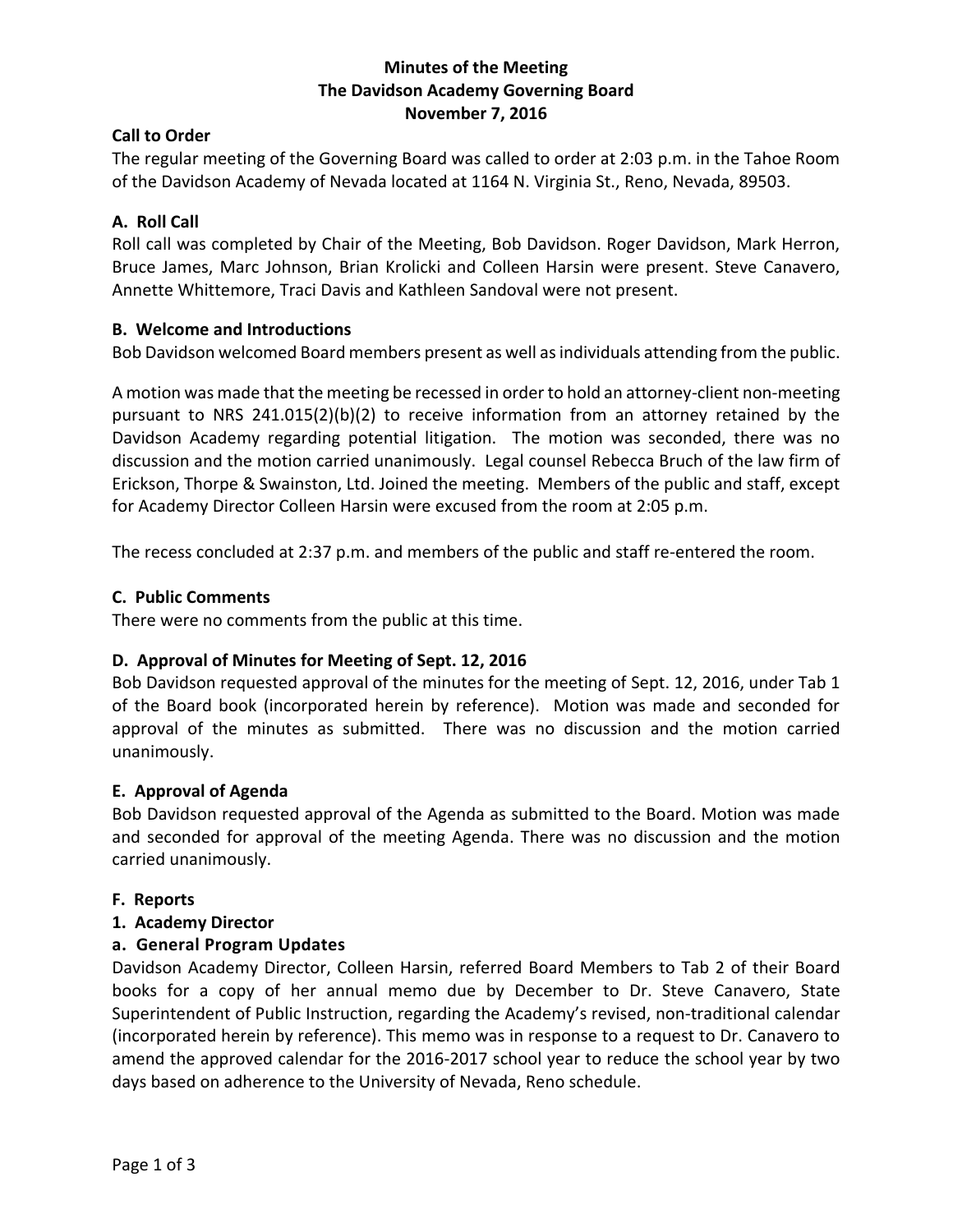Ms. Harsin directed Board Members to the Tab 3 of their Board book (incorporated herein by reference) for details involved in having students pre-register for next year's Academy courses. This process is part of each student's Personalized Learning Plan (PLP) and making course placement decisions based on a student's ability.

Under Tab 4, Ms. Harsin referred to letters from the Society for Science & the Public, Jostens and DECA (incorporated herein by reference). In their letter, Society for Science & the Public congratulated an Academy student for being one of 30 finalists in the 2015 Broadcom MASTERS science fair competition. Jostens recognized the Academy's yearbook for its "ultimate inclusivity" representing every Academy student at least three times in last year's book. DECA acknowledged the Academy team for building leadership among its members with two Davidson Academy students being elected as State Officers this year, one of which is the first-ever State President from Northern Nevada.

# **b. College Planning Updates**

Under Tab 5, Ms. Harsin referred to the Academy's list of 2017 National Merit Semifinalists, which includes 19 out of the 25 students in this year's graduating class as well as one commended student.

Twenty students, out of a total of 25, in the Academy's Class of 2017 have submitted early action college applications to their first-choice schools.

# **2. Media and Outreach**

Julie Dudley referred Board members to the Media and Outreach report in the back pocket of the Board book for a summary of updates (incorporated herein by reference) and showed the Board members the new Academy logo on the public website, along with the new "Online" section of the website.

# **G. Correspondence**

Mark Herron reported that Kathleen Sandoval had resigned from the board via an email from her assistant.

# **H. Public Comments**

An Academy parent thanked the board for allowing 10 students to travel to the Model United Nations (Model U.N.) in Los Angeles to compete. This will be the first time an Academy team has traveled to participate in the Model U.N.

# **I. General Business**

# **1. Graduates, Class of 2017**

Academy Director, Colleen Harsin referred Board members to Tab 6 with a list of proposed 2017 graduates (incorporated herein by reference). She advised that this was a strong class and included 25 students on track for completion of requirements for graduation. Ms. Harsin requested Board approval for graduation of the listed students subject to completion of all requirements. Motion was made and seconded. There was no discussion and the motion carried unanimously.

# **2. Proposed Meeting Dates for 2017**

- Monday, Feb. 27. 2017 2 p.m.
- Monday, May 15, 2017 2 p.m.